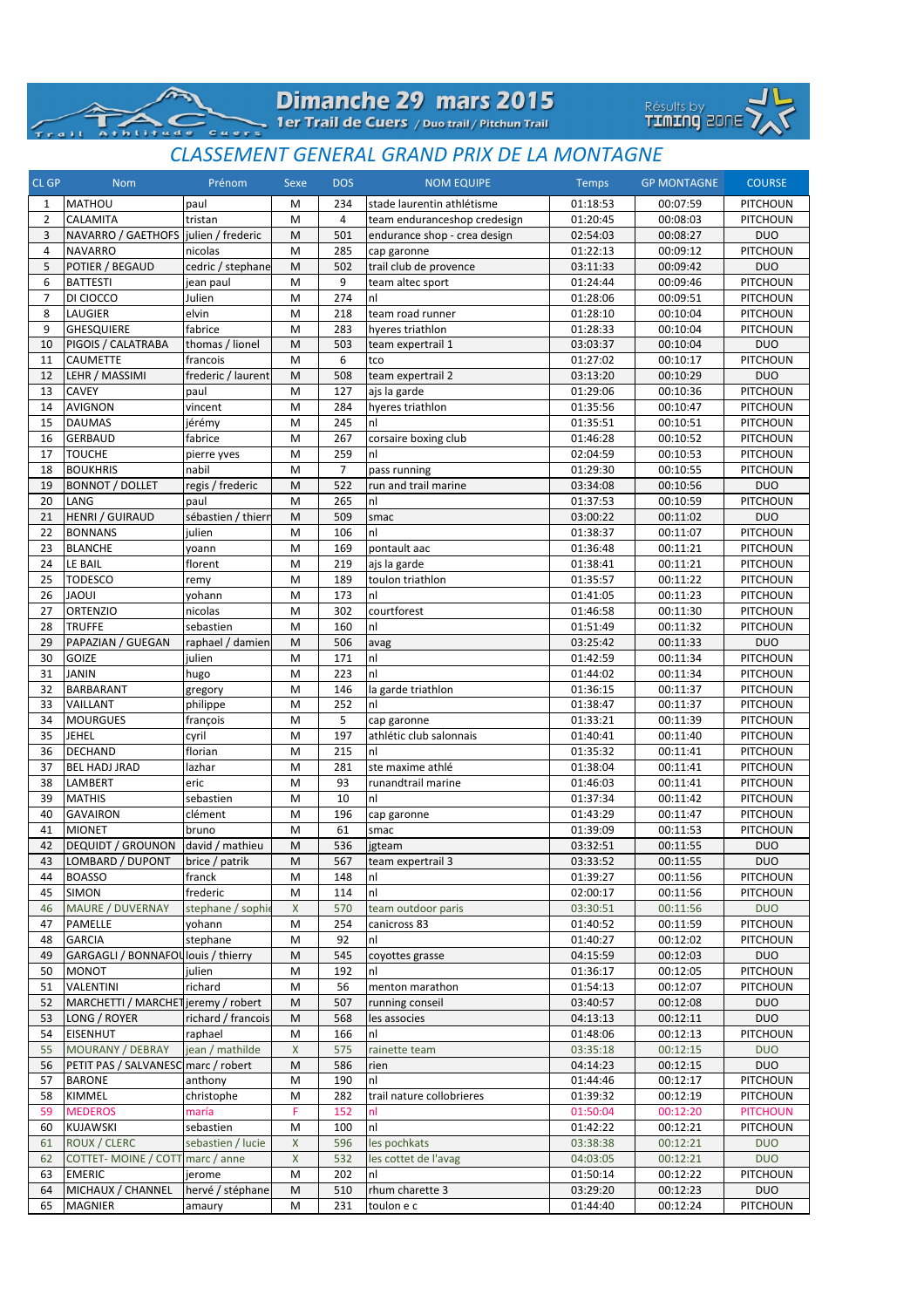| 66         | <b>FLORES</b>                                           | sébastien            | M      | 246            | n!                                | 01:43:03             | 00:12:26              | <b>PITCHOUN</b>        |
|------------|---------------------------------------------------------|----------------------|--------|----------------|-----------------------------------|----------------------|-----------------------|------------------------|
| 67         | LOPEZ                                                   | gregory              | M      | 224            | n <sub>l</sub>                    | 01:44:02             | 00:12:29              | PITCHOUN               |
| 68         | <b>GIRARD</b>                                           | daniel               | M      | 264            | nl                                | 01:49:25             | $\overline{00:}12:31$ | <b>PITCHOUN</b>        |
| 69         | PIPELIER                                                | vannick              | M      | 153            | nl                                | 01:49:28             | 00:12:33              | <b>PITCHOUN</b>        |
| 70         | PIEDNOIR / BLANC                                        | matthieu / eric      | M      | 588            | smac                              | 03:53:20             | 00:12:34              | <b>DUO</b>             |
| 71         | <b>QUILICHINI</b>                                       | eric                 | M      | 46             | sanary cap garonne                | 01:49:35             | 00:12:35              | PITCHOUN               |
| 72         | <b>CHARLES</b>                                          | thierry              | M      | 97             | running conseil tco               | 01:43:31             | 00:12:36              | <b>PITCHOUN</b>        |
| 73         | <b>ATZENI / NAIN</b>                                    | laurie / sébastier   | X      | 504            | endurance shop                    | 03:43:41             | 00:12:36              | <b>DUO</b>             |
| 74         | <b>DESTUYVER</b>                                        | rudy                 | M      | 268            | EMD draguignan                    | 01:46:43             | 00:12:38              | PITCHOUN               |
| 75         | <b>VALERO</b>                                           | anne                 | F      | $\overline{2}$ | running conseil ollioules         | 01:47:51             | 00:12:39              | <b>PITCHOUN</b>        |
| 76         | <b>FROMENT</b>                                          | antoine              | M      | 221            | nl                                | 01:51:52             | 00:12:39              | PITCHOUN               |
| 77         | <b>OLIVERO</b>                                          | gilles               | M      | 300            | courir ensemble au muy            | 01:44:33             | 00:12:41              | PITCHOUN               |
| 78         | <b>KUJAWSKI</b>                                         | isabelle             | F      | 165            | va nu pied                        | 01:46:56             | 00:12:43              | <b>PITCHOUN</b>        |
| 79         | <b>CROUHY</b>                                           | florent              | M      | 149            | nl                                | 01:48:20             | 00:12:43              | PITCHOUN               |
| 80         | NARDELLA / JOBERT                                       | regis / olivier      | M      | 577            | smac                              | 03:43:09             | 00:12:46              | <b>DUO</b>             |
| 81         | <b>TERNIK</b>                                           | richard              | M      | 214            | nl                                | 01:50:27             | 00:12:47              | PITCHOUN               |
| 82         | LE BAIL                                                 | jean luc             | M      | 272            | osh hyeres                        | 01:47:19             | 00:12:49              | PITCHOUN               |
| 83         | BASTIN / MONTERYMAI gilbert / pascal                    |                      | M      | 511            | les feuillantins                  | 05:20:47             | 00:12:49              | <b>DUO</b>             |
| 84         | LACHAIZE                                                | olivier              | M      | 125            | nl                                | 01:47:40             | 00:12:50              | PITCHOUN               |
| 85         | PERONE / BODIN                                          | didier / pascal      | M      | 585            | toulon sport nature "pilou pilou" | 03:55:00             | 00:12:50              | <b>DUO</b>             |
| 86         | <b>DUPONT</b>                                           | benoit               | M      | 294            | nl                                | 02:17:48             | 00:12:51              | <b>PITCHOUN</b>        |
| 87         | <b>DOUET</b>                                            | jean-luc             | M      | 18             | toulon var triathlon              | 01:50:59             | 00:12:52              | PITCHOUN               |
| 88         | <b>PEPIN</b>                                            | jean-charles         | M      | 208            | asptt toulon la valette           | 01:50:35             | 00:12:53              | PITCHOUN               |
| 89         | ROUSSET / BERSANI                                       | sébastien / jonat    | M      | 595            | tcoyottes                         | 03:49:07             | 00:12:53              | <b>DUO</b>             |
| 90         | <b>GUERIN</b>                                           | carole               | F      | 278            | <b>AMSL frejus</b>                | 01:48:07             | 00:12:54              | <b>PITCHOUN</b>        |
| 91         | RAMONET / BLINEAU                                       | philippe / patrice   | M      | 591            | les fous du sentier               | 04:55:06             | 00:12:55              | <b>DUO</b>             |
| 92         | PELISSIER / FRITZ                                       | philippe / marc      | M      | 582            | je t'emmene au vent               | 04:27:39             | 00:12:56              | <b>DUO</b>             |
| 93         | <b>GIORDANO</b>                                         | benoit               | M      | 181            | osh                               | 01:48:16             | 00:12:58              | PITCHOUN               |
| 94         | <b>DENUIT</b>                                           | patrick              | M      | 287            | courforest                        | 01:52:15             | 00:12:59              | PITCHOUN               |
| 95         | <b>BESSON / ARNAUD</b>                                  | thierry / gerard     | M      | 515            | les coriaces                      | 03:30:41             | 00:12:59              | <b>DUO</b>             |
| 96         | <b>FERAUD</b>                                           | adrien               | M      | 195            | hyeres-triathlon                  | 01:59:39             | 00:13:00              | PITCHOUN               |
| 97         | <b>VAUCHEY</b>                                          | philippe             | M      | 40             | hyeres triathlon                  | 01:52:47             | 00:13:03              | PITCHOUN               |
| 98         | <b>MUSSILLON / VIVES</b>                                | fabien / christopl   | M      | 576            | le bon et la brute                | 04:00:59             | 00:13:03              | <b>DUO</b>             |
| 99         | <b>TALBOT</b>                                           | gilles               | M      | 74             | smac                              | 01:57:22             | 00:13:06              | PITCHOUN               |
| 100        | JACQUET / HIBON                                         | francois / christo   | M      | 558            | v2 max                            | 04:04:35             | 00:13:06              | <b>DUO</b>             |
| 101        | <b>GEVIA</b>                                            | jean michel          | M      | 271            | nl                                | 01:51:33             | 00:13:07              | PITCHOUN               |
| 102        | CASAS / CASERTA                                         | anthony / nicolas    | M      | 529            | les collegues                     | 04:07:49             | 00:13:07              | <b>DUO</b>             |
| 103        | <b>PERDIGON</b>                                         | leonore              | F      | 280            | ste maxime athlé                  | 01:54:37             | 00:13:08              | <b>PITCHOUN</b>        |
| 104        | ROCHE / POIGNAND                                        | joel / laurent       | M      | 592            | tco                               | 03:52:39             | 00:13:09              | <b>DUO</b>             |
| 105        | <b>PEYRON</b>                                           | thierry              | M      | 55             | ep manosque athletisme            | 01:57:10             | 00:13:10              | PITCHOUN               |
| 106        | <b>BROGLIO / BROGLIO</b>                                | benjamin / alexar    | M      | 525            | les broglio brother               | 04:19:29             | 00:13:12              | <b>DUO</b>             |
| 107        | LANSIMAKI                                               | julien               | M      | 151            | nl                                | 01:54:30             | 00:13:13              | PITCHOUN               |
| 108        | <b>FAGEOLLE</b>                                         | mikael               | M      | 180            | c a puget ville                   | 01:43:13             | 00:13:14              | PITCHOUN               |
| 109        | <b>RIQUIER</b>                                          | christophe           | M      | 296            | gonfa run                         | 01:55:03             | 00:13:14              | PITCHOUN               |
|            | 110   TESORIERE                                         | nicolas              | M      | 179            | run and trail marine              | 01:52:30             | 00:13:16              | <b>PITCHOUN</b>        |
| 111        | <b>BAUER</b>                                            | david                | M      | 184            | toulon vtt                        | 01:53:14             | 00:13:16              | PITCHOUN               |
| 112        | <b>BOISSON / BASSEREAU</b>                              | cyrille / christelle | X      | 518            | you and me                        | 03:57:12             | 00:13:16              | <b>DUO</b>             |
| 113        | <b>WALCKER</b>                                          | paul                 | M      | 228            | nl                                | 01:59:29             | 00:13:17              | <b>PITCHOUN</b>        |
| 114        | <b>DUPORTÉ</b>                                          | maxime               | M      | 217            | nl                                | 01:48:26             | 00:13:18              | PITCHOUN               |
| 115        | <b>DUMAS</b>                                            | quentin              | M      | 297            | nl                                | 02:05:50             | 00:13:18              | PITCHOUN               |
| 116        | <b>ROUMESTAN / SIMION</b>                               | edith / philippe     | X      | 594            | les vieux du mtc                  | 04:13:39             | 00:13:18              | <b>DUO</b>             |
| 117        | LOPEZ                                                   | damien               | M      | 249            | giant France off road team        | 02:00:40             | 00:13:19              | PITCHOUN               |
| 118        | <b>MOREAU</b>                                           | david                | M      | 266            | osh hyeres                        | 01:48:58             | 00:13:20              | PITCHOUN               |
| 119        | <b>SCHEINER / COURCELL</b>                              | perinne / karen      | F      | 505            | endurance shop - crea design      | 03:45:21             | 00:13:20              | <b>DUO</b>             |
| 120        | <b>JOLY</b>                                             | emmanuel             | M      | 120            | tco                               | 01:51:48             | 00:13:21              | PITCHOUN               |
| 121        | <b>ESLINE</b>                                           | thierry              | M      | 51             | tab                               | 01:54:18             | 00:13:21              | PITCHOUN               |
| 122        | FORTINI / HONG CUON serge / paul                        |                      | M      | 543            | msx                               | 04:34:59             | 00:13:25              | <b>DUO</b>             |
| 123        | <b>FORLIN</b>                                           | frederic             | M      | 275            | nl                                | 01:58:13             | 00:13:26              | PITCHOUN               |
| 124        | BETRANCOURT / POURF claude / laurent                    |                      | M      | 516            | smac                              | 04:03:50             | 00:13:26              | <b>DUO</b>             |
| 125        | <b>FRANCOUL</b>                                         | jerome               | M      | 130            | toulon triathlon mutuelle verte   | 01:52:41             | 00:13:27              | PITCHOUN               |
| 126        | <b>GILLIOT</b>                                          | xavier               | M      | 158            | nl                                | 01:58:24             | 00:13:28              | PITCHOUN               |
| 127        | <b>MICHEL</b>                                           | jean yves            | M      | 247            | sco dcns                          | 01:59:48             | 00:13:28              | PITCHOUN               |
| 128        | <b>NAUD</b>                                             | cédric               | M      | 248            | sco dcns                          | 02:00:01             | 00:13:28              | PITCHOUN               |
| 129        | <b>ARTUFEL</b>                                          | christel             | F      | 70             | nl                                | 01:52:37             | 00:13:29              | <b>PITCHOUN</b>        |
| 130        | <b>MARCHAL</b>                                          | fabrice              | M      | 277            | nl                                | 01:56:48             | 00:13:29              | PITCHOUN               |
| 131        | <b>CHAHINE</b>                                          | emmanuel             | M      | 157            | la foulee tourvaine               | 01:56:32             | 00:13:30              | PITCHOUN               |
| 132        | <b>HOURCADE</b>                                         | yannick              | M      | 210            | aubagne triathlon                 | 01:53:55             | 00:13:32              | PITCHOUN               |
| 133        | <b>LEVEQUE</b>                                          | alain                | M      | 24             |                                   | 01:56:07             | 00:13:34              | PITCHOUN               |
|            | GIUGLEUR / BEN HOUM franck / jean mar                   |                      |        | 549            | les foullees du loriot            | 04:18:46             | 00:13:34              | <b>DUO</b>             |
| 134<br>135 |                                                         |                      | M      | $\mathbf{1}$   | avag<br>team cébé                 | 01:54:54             | 00:13:35              | PITCHOUN               |
|            |                                                         |                      |        |                |                                   |                      |                       |                        |
|            | COURCAUD                                                | christophe           | M      |                |                                   |                      |                       |                        |
| 136<br>137 | <b>DIDIERE</b><br>AGUILAR / PITRUZZELLA olivier / luigi | nicolas              | M<br>M | 304<br>611     | nl<br>les sangliers de janas      | 01:56:39<br>04:18:23 | 00:13:35<br>00:13:36  | PITCHOUN<br><b>DUO</b> |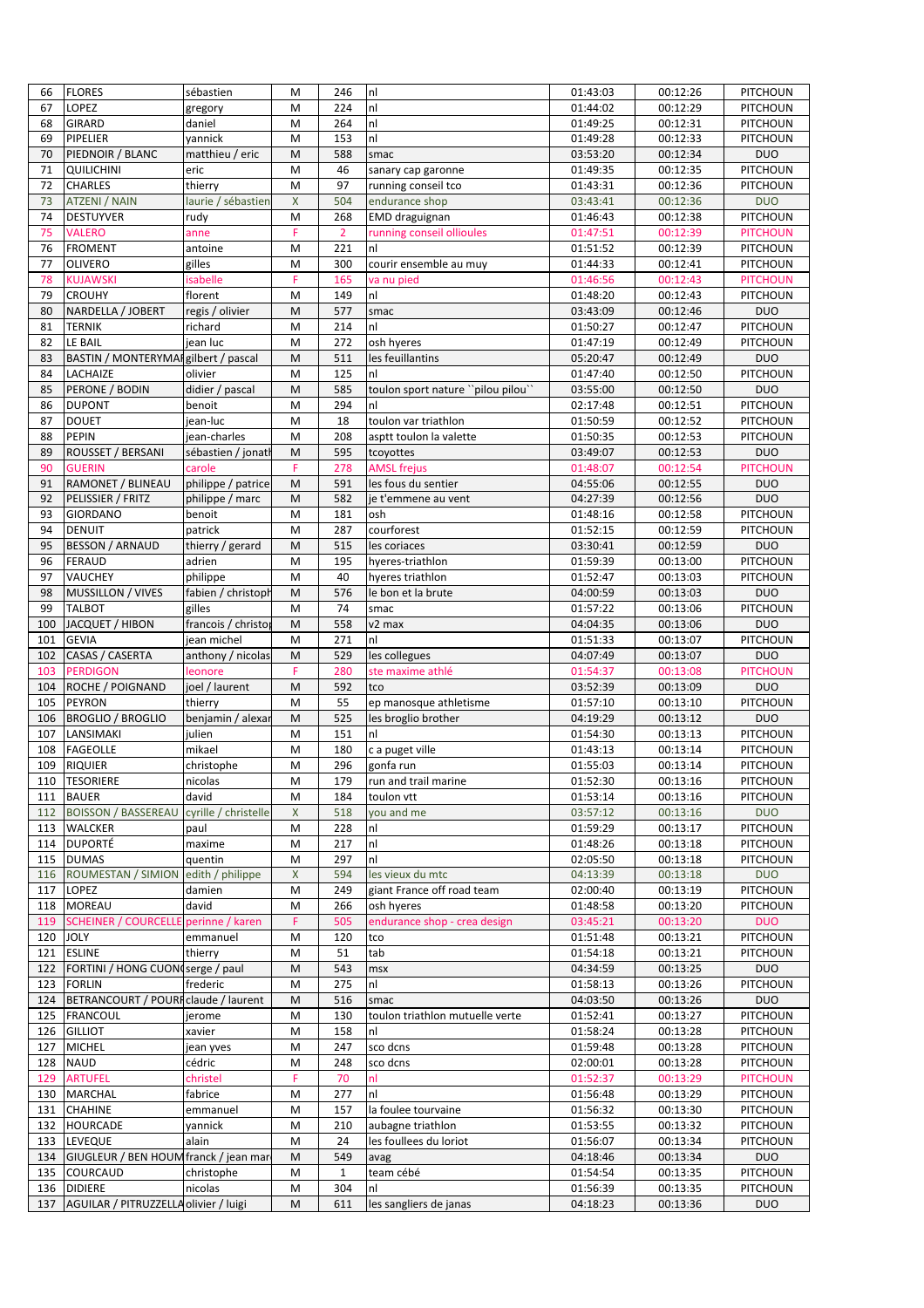| 138 | <b>BRETON</b>                          | erwan               | M            | 108 | courir à saint divy             | 01:54:01 | 00:13:37 | PITCHOUN        |
|-----|----------------------------------------|---------------------|--------------|-----|---------------------------------|----------|----------|-----------------|
| 139 | GOUADON / AUDIBERT raymond / miche     |                     | M            | 552 | les court forest                | 04:27:52 | 00:13:38 | <b>DUO</b>      |
| 140 | <b>GENEST</b>                          | corinne             | F            | 299 | la foulee tourvaine             | 01:51:50 | 00:13:39 | <b>PITCHOUN</b> |
| 141 | <b>FERRET</b>                          | aurelien            | M            | 150 | nl                              | 01:54:58 | 00:13:41 | PITCHOUN        |
| 142 | <b>LUBRANO</b>                         | marcel              | M            | 295 | gonfa run                       | 01:59:45 | 00:13:41 | PITCHOUN        |
| 143 | <b>GUILLAUME</b>                       | jonathan            | M            | 119 | nl                              | 02:02:28 | 00:13:43 | PITCHOUN        |
|     | <b>BOULE</b>                           |                     |              |     | nl                              |          |          | PITCHOUN        |
| 144 |                                        | jerome              | M            | 91  |                                 | 01:56:35 | 00:13:44 |                 |
| 145 | <b>ROVANET</b>                         | remy                | M            | 244 | asptt                           | 02:03:45 | 00:13:44 | PITCHOUN        |
| 146 | <b>TERNIK</b>                          | boris               | M            | 213 | nl                              | 01:55:31 | 00:13:45 | PITCHOUN        |
| 147 | <b>IMBERT</b>                          | pascal              | M            | 77  | nl                              | 01:55:59 | 00:13:45 | PITCHOUN        |
| 148 | DAUMAS/ GOUZIEN                        | Patrick / Noëlle    | $\mathsf{X}$ | 581 | trail club de provence          | 04:07:25 | 00:13:45 | <b>DUO</b>      |
| 149 | <b>PRIGENT</b>                         | arnaud              | M            | 261 | nl                              | 01:58:02 | 00:13:46 | PITCHOUN        |
| 150 | <b>DAHON</b>                           | thierry             | M            | 263 | nl                              | 02:27:07 | 00:13:46 | PITCHOUN        |
| 151 | <b>SPODYMEK</b>                        | nicolas             | M            | 178 | trail club de provence          | 01:52:38 | 00:13:47 | PITCHOUN        |
| 152 | <b>VITRE</b>                           | sébastien           | M            | 143 | cap puget                       | 01:58:43 | 00:13:47 | PITCHOUN        |
| 153 | <b>HABRANT</b>                         | franck              | M            | 298 | nl                              | 01:50:45 | 00:13:48 | PITCHOUN        |
| 154 | <b>BARONE</b>                          | olivier             | M            | 273 | nl                              | 01:52:19 | 00:13:49 | PITCHOUN        |
| 155 | <b>BALDIN</b>                          |                     | F            | 58  | nl                              | 02:08:19 |          | <b>PITCHOUN</b> |
|     |                                        | brigitte            |              |     |                                 |          | 00:13:51 |                 |
| 156 | NICOLAS / DUFOURCQ                     | isabelle / johann   | X            | 578 | Int                             | 04:01:04 | 00:13:53 | <b>DUO</b>      |
| 157 | <b>BLANLOEUIL / MOULY</b>              | laurent / emman     | $\mathsf{X}$ | 517 | les bessois                     | 04:22:27 | 00:13:53 | <b>DUO</b>      |
| 158 | <b>BERTHET</b>                         | matthieu            | M            | 185 | srt                             | 01:54:19 | 00:13:54 | PITCHOUN        |
| 159 | <b>VETTARD</b>                         | tiphaine            | F            | 199 | nl                              | 02:08:00 | 00:13:54 | <b>PITCHOUN</b> |
| 160 | DOLÉ / DOLÉ                            | frantz / christelle | $\mathsf{X}$ | 538 | les dolé                        | 04:46:45 | 00:13:56 | <b>DUO</b>      |
| 161 | THOMAS / BASCOU                        | gauthier / arnaud   | M            | 606 | marseille trail club            | 04:51:28 | 00:13:56 | <b>DUO</b>      |
| 162 | <b>BESSE</b>                           | daniel              | M            | 23  | bandol evenement organisation   | 01:58:52 | 00:13:59 | PITCHOUN        |
| 163 | RICHERMOZ / CASSAGN david / christophe |                     | M            | 612 | tama race                       | 04:58:19 | 00:14:04 | <b>DUO</b>      |
| 164 | LESUEUR                                | edouard             | M            | 205 | nl                              | 02:02:50 | 00:14:05 | PITCHOUN        |
| 165 | <b>RECH</b>                            | benjamin            | M            | 226 | nl                              | 01:57:57 | 00:14:06 | PITCHOUN        |
| 166 | <b>MORALES</b>                         | bertrand            | M            | 188 | nl                              | 02:16:41 | 00:14:09 | PITCHOUN        |
|     |                                        |                     |              |     |                                 |          |          |                 |
| 167 | <b>BON / BLANCHARD</b>                 | flavien / david     | M            | 519 | va nu pieds                     | 03:59:15 | 00:14:09 | <b>DUO</b>      |
| 168 | <b>CLAIR</b>                           | christian           | M            | 128 | toulon triathlon mutuelle verte | 02:13:46 | 00:14:11 | PITCHOUN        |
| 169 | <b>LACROIX</b>                         | guillaume           | M            | 211 | nl                              | 01:54:48 | 00:14:14 | PITCHOUN        |
| 170 | <b>GRYCAN / ARBERET</b>                | marco / jean-luc    | M            | 555 | rien                            | 04:02:07 | 00:14:15 | <b>DUO</b>      |
| 171 | <b>HERICHERI / LASCAUD</b>             | fathia / alexandr   | $\mathsf{X}$ | 556 | un duo d enfer                  | 04:24:50 | 00:14:15 | <b>DUO</b>      |
| 172 | <b>GRECIET / BARONI</b>                | claude / fred       | M            | 554 | les pelandrons                  | 04:29:52 | 00:14:15 | <b>DUO</b>      |
| 173 | <b>SCALA</b>                           | cédric              | M            | 193 | nl                              | 01:56:22 | 00:14:16 | PITCHOUN        |
| 174 | <b>PARSY</b>                           | sabrina             | F            | 270 | nl                              | 01:56:48 | 00:14:16 | <b>PITCHOUN</b> |
| 175 | <b>MIELLE</b>                          | benoit              | M            | 243 | nl                              | 01:56:22 | 00:14:18 | <b>PITCHOUN</b> |
| 176 | <b>BOURGES</b>                         | sebastien           | M            | 107 | nl                              | 02:00:07 | 00:14:18 | PITCHOUN        |
| 177 | SCARANTINO / ROUFFIC eric / florent    |                     | M            | 602 | la team du gapeau               | 04:18:10 | 00:14:19 | <b>DUO</b>      |
| 178 | <b>TESTELIN</b>                        |                     | M            | 48  | escall                          | 01:55:23 | 00:14:22 | PITCHOUN        |
|     |                                        | roger               |              |     | nl                              |          |          |                 |
| 179 | <b>PANE</b>                            | laurent             | M            | 45  |                                 | 02:16:34 | 00:14:23 | PITCHOUN        |
| 180 | <b>ZERELLI / MIONET</b>                | claude / marie th   | X            | 609 | l'equipe b b                    | 04:29:32 | 00:14:23 | <b>DUO</b>      |
| 181 | PEREZ / CHABIN                         | alain / pascal      | M            | 583 | pere chesin                     | 05:04:44 | 00:14:32 | <b>DUO</b>      |
|     | 182 DOREAU                             | franck              | M            | 111 | Inl                             | 01:59:11 | 00:14:34 | PITCHOUN        |
|     | 183   MONNIER / DEVIS                  | daniel / marcel     | M            | 573 | 58 eme rugissant                | 04:36:41 | 00:14:34 | <b>DUO</b>      |
| 184 | <b>MENIEL</b>                          | nathalie            | M            | 73  | menton marathon                 | 02:19:43 | 00:14:35 | PITCHOUN        |
| 185 | MARCAN-DUMESNIL                        | victor              | M            | 225 | nl                              | 02:25:47 | 00:14:35 | PITCHOUN        |
| 186 | <b>MATTEI</b>                          | jean charles        | M            | 60  | n!                              | 02:07:38 | 00:14:36 | PITCHOUN        |
| 187 | <b>VOIRY</b>                           | francois            | M            | 34  | nl                              | 02:31:24 | 00:14:36 | PITCHOUN        |
| 188 | <b>GIRARD</b>                          | jean-charles        | M            | 222 | nl                              | 01:59:00 | 00:14:37 | PITCHOUN        |
| 189 | <b>ARNAUD</b>                          | pierre-yves         | M            | 200 | nl                              | 02:21:04 | 00:14:37 | <b>PITCHOUN</b> |
| 190 | <b>MATHIEU / MONGE</b>                 | benedicte / pegg    | F            | 569 |                                 | 04:19:17 | 00:14:37 | <b>DUO</b>      |
|     |                                        |                     |              |     | toulon sport nature             |          |          |                 |
| 191 | ROLIN / HENRI                          | nicolas / vivien    | M            | 593 | tourist team                    | 05:00:24 | 00:14:37 | <b>DUO</b>      |
| 192 | <b>DUCREUX</b>                         | david               | M            | 163 | a.s monaco triathlon            | 01:53:01 | 00:14:38 | PITCHOUN        |
| 193 | <b>HERMITTE</b>                        | mathieu             | M            | 209 | nl                              | 02:07:45 | 00:14:38 | PITCHOUN        |
| 194 | PEREZ-SEVA / COLAS                     | francois / pascal   | M            | 584 | boums                           | 04:43:58 | 00:14:39 | <b>DUO</b>      |
| 195 | <b>RAHAL</b>                           | yann                | M            | 303 | nl                              | 02:04:38 | 00:14:40 | PITCHOUN        |
| 196 | <b>ROEHR</b>                           | alex                | M            | 122 | nl                              | 02:17:48 | 00:14:41 | PITCHOUN        |
| 197 | <b>FEUVRY</b>                          | pascal              | M            | 118 | ca puget                        | 02:13:24 | 00:14:42 | PITCHOUN        |
| 198 | <b>MOLLA</b>                           | julien              | M            | 187 | hyeres triathlon                | 01:58:08 | 00:14:43 | PITCHOUN        |
| 199 | <b>BOURGAULT</b>                       | vincent             | M            | 161 | nl                              | 02:05:49 | 00:14:45 | PITCHOUN        |
| 200 | <b>ADVILLE</b>                         | jean-michel         | M            | 75  | smac                            | 02:06:52 | 00:14:46 | PITCHOUN        |
| 201 | <b>LEFRANC</b>                         | cathy               | F            | 301 | courir ensemble au muy          | 02:14:52 | 00:14:48 | <b>PITCHOUN</b> |
|     |                                        |                     |              |     |                                 |          |          |                 |
| 202 | <b>ORLANDI</b>                         | olivier             | M            | 276 | hotel BOR                       | 02:05:26 | 00:14:51 | PITCHOUN        |
| 203 | <b>MORACCHINI</b>                      | didier              | M            | 292 | nl                              | 02:11:34 | 00:14:51 | <b>PITCHOUN</b> |
| 204 | SAURIN / BAUDAIN                       | christophe / patr   | M            | 600 | cap garonne 1                   | 04:18:23 | 00:14:51 | <b>DUO</b>      |
| 205 | VIOT / LEONARD-HERY                    | thomas / sandrin    | X            | 608 | totolrun                        | 04:24:54 | 00:14:51 | <b>DUO</b>      |
| 206 | <b>PHILIPPE</b>                        | david               | M            | 113 | nl                              | 02:14:25 | 00:14:54 | <b>PITCHOUN</b> |
| 207 | ROUZAUD / LACOTE                       | daniele / jean pie  | X            | 598 | run and trail marine            | 04:55:18 | 00:14:56 | <b>DUO</b>      |
| 208 | <b>NICOLAS</b>                         | stephane            | M            | 269 | nl                              | 02:04:42 | 00:14:57 | PITCHOUN        |
| 209 | BOUKHANE / GIRAUD-S rémi / jérôme      |                     | M            | 524 | les batavia                     | 04:35:03 | 00:14:57 | <b>DUO</b>      |
|     |                                        |                     |              |     |                                 |          |          |                 |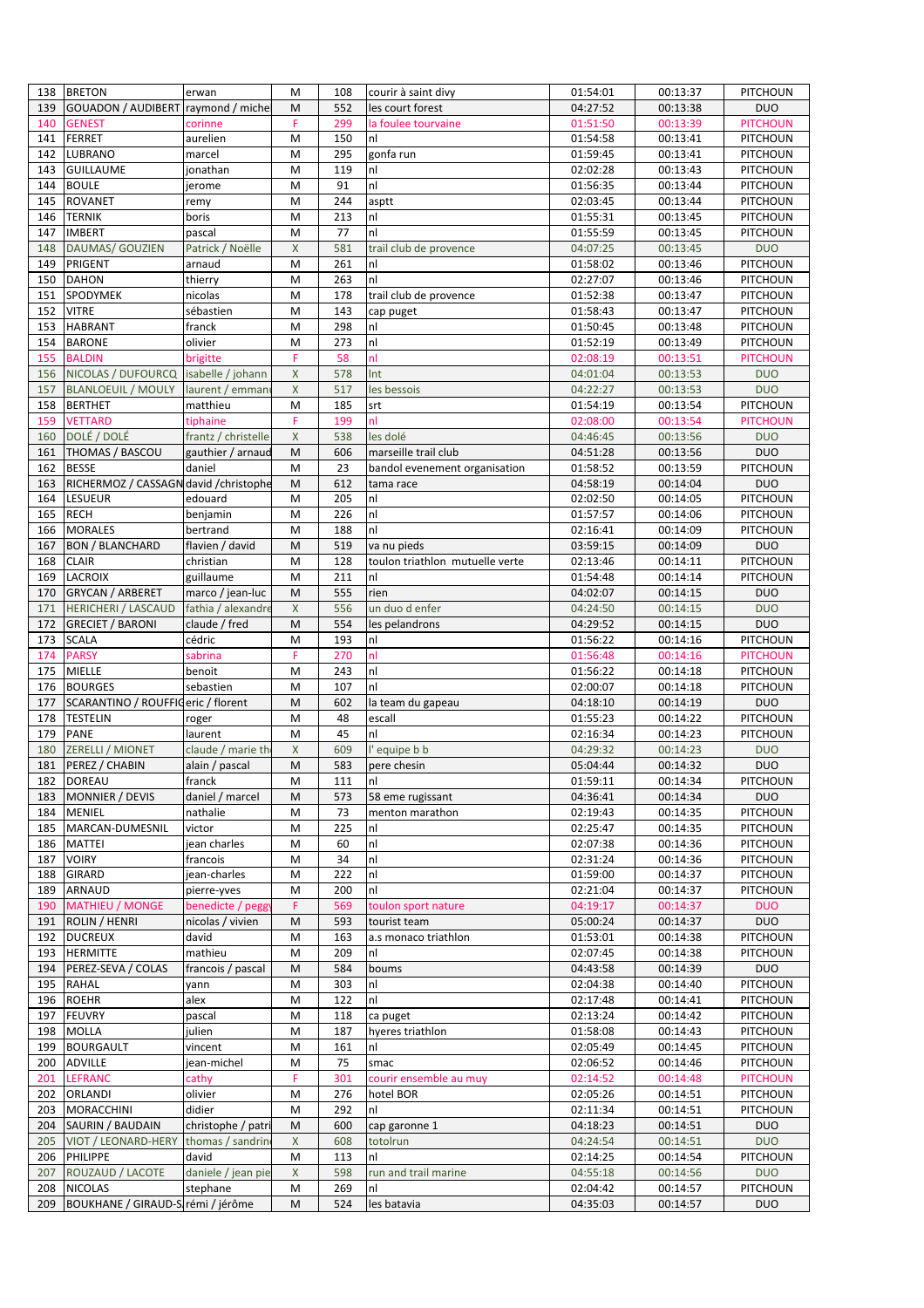| 210        | <b>CRESCI</b>                          | laurent             | M            | 36         | nl                     | 02:02:30             | 00:14:58             | <b>PITCHOUN</b>                    |
|------------|----------------------------------------|---------------------|--------------|------------|------------------------|----------------------|----------------------|------------------------------------|
| 211        | <b>LARGUIER</b>                        | odile               | F            | 94         | courtforest            | 02:17:13             | 00:14:58             | <b>PITCHOUN</b>                    |
| 212        | <b>DUFFAUT</b>                         | gilles              | M            | 86         | courtforest            | 02:09:17             | 00:14:59             | <b>PITCHOUN</b>                    |
| 213        | <b>GRANJON</b>                         | dominique           | M            | 258        | nl                     | 02:22:13             | 00:14:59             | <b>PITCHOUN</b>                    |
| 214        | PICART / VISSE                         | laurianne / jérôn   | $\mathsf{X}$ | 587        | cap garonne            | 04:47:49             | 00:14:59             | <b>DUO</b>                         |
| 215        | <b>TRUNDE</b>                          | florent             | M            | 154        | nl                     | 02:09:11             | 00:15:00             | PITCHOUN                           |
| 216        | <b>PRADIER</b>                         | jean pascal         | M            | 68         | la garde triathlon     | 02:07:30             | 00:15:01             | <b>PITCHOUN</b>                    |
| 217        | <b>BACHELOT</b>                        | jean philippe       | M            | 144        | nl                     | 01:59:54             | 00:15:02             | PITCHOUN                           |
| 218        | CARBONNEL                              | jeremy              | M            | 286        | nl                     | 02:02:51             | 00:15:04             | PITCHOUN                           |
| 219        | <b>GAYARD / JACQUET</b>                | herve / manon       | $\mathsf{X}$ | 546        | smax                   | 04:48:07             | 00:15:04             | <b>DUO</b>                         |
| 220        | <b>GEORGES / YOUNES</b>                | jacky / sebastien   | M            | 547        |                        | 05:09:44             | 00:15:04             | <b>DUO</b>                         |
| 221        | <b>TELLIER</b>                         | davy                | M            | 115        | les branquignols<br>nl | 02:03:10             |                      | PITCHOUN                           |
|            | <b>MONTINARD</b>                       |                     |              |            |                        |                      | 00:15:06             |                                    |
| 222        | <b>HENNUYER</b>                        | yoann               | M            | 288        | nl                     | 02:06:21<br>02:08:15 | 00:15:06             | PITCHOUN                           |
| 223        |                                        | enguerran           | M            | 133        | nl                     |                      | 00:15:06             | PITCHOUN                           |
| 224        | <b>GORON / VULLO</b>                   | samuel / michele    | X            | 551        | misam13                | 04:46:55             | 00:15:06             | <b>DUO</b>                         |
| 225        | <b>THELIOU</b>                         | david               | M            | 104        | smac                   | 02:22:36             | 00:15:08             | PITCHOUN                           |
| 226        | LIEUTAUD                               | cyril               | M            | 95         | nl                     | 02:07:51             | 00:15:09             | PITCHOUN                           |
| 227        | AQUADRO / SIEGESMUI cathy / jan        |                     | $\mathsf{X}$ | 613        | les oursins            | 05:18:20             | 00:15:10             | <b>DUO</b>                         |
| 228        | <b>MULLER</b>                          | catherine           | F            | 67         | nl                     | 02:14:07             | 00:15:11             | <b>PITCHOUN</b>                    |
| 229        | LEROY                                  | jean denis          | M            | 59         | smac                   | 02:22:12             | 00:15:11             | PITCHOUN                           |
| 230        | DOLIWA / BARTHELEMY sebastien / laurer |                     | M            | 539        | smac                   | 04:25:15             | 00:15:11             | <b>DUO</b>                         |
| 231        | JOUGNEAU / PARAIN                      | bruno / sébastier   | M            | 560        | les binômes            | 04:28:44             | 00:15:11             | <b>DUO</b>                         |
| 232        | PLAGNOL                                | claude              | M            | 256        | nl                     | 02:07:02             | 00:15:12             | PITCHOUN                           |
| 233        | SAID AHAMED / SAID A                   | pauline / faharidi  | $\mathsf{X}$ | 599        | zoulou team            | 04:51:00             | 00:15:13             | <b>DUO</b>                         |
| 234        | ROUX / MOURON                          | georges / michel    | M            | 597        | les killers            | 04:46:11             | 00:15:17             | <b>DUO</b>                         |
| 235        | <b>BESSET</b>                          | patrick             | M            | 35         | ava gapeau             | 02:10:45             | 00:15:18             | PITCHOUN                           |
| 236        | DUCASE / LAGNEAU                       | patrick / eric      | M            | 540        | no stres               | 04:54:14             | 00:15:20             | <b>DUO</b>                         |
| 237        | CHOAIN                                 | xavier              | M            | 279        | ste maxime athlé       | 02:19:32             | 00:15:21             | PITCHOUN                           |
| 238        | <b>GOYAUX</b>                          | cyrille             | M            | 132        | nl                     | 02:18:23             | 00:15:22             | <b>PITCHOUN</b>                    |
| 239        | <b>GILLET / TOMEI</b>                  | franck / adeline    | $\mathsf{X}$ | 548        | courir a st cyr        | 04:41:25             | 00:15:22             | <b>DUO</b>                         |
| 240        | LIGNEREUX                              | nicolas             | M            | 233        | nl                     | 02:42:11             | 00:15:24             | PITCHOUN                           |
| 241        | <b>JORDY / BESSET-VISCIAN</b>          | agnes / yolande     | F            | 559        | les brunes power       | 05:23:17             | 00:15:24             | <b>DUO</b>                         |
| 242        | SOULARD                                | rudy                | M            | 176        | nl                     | 02:13:29             | 00:15:25             | PITCHOUN                           |
| 243        | BRUN / CAMPODONICO olivier / laurent   |                     | M            | 526        | trail and wine         | 04:59:06             | 00:15:26             | <b>DUO</b>                         |
| 244        | DUMEAU / VISCA                         | cyril / laurent     | M            | 610        | les guignols           | 06:15:47             | 00:15:26             | <b>DUO</b>                         |
| 245        | <b>BOURRAS</b>                         | marie               | F            | 117        | puget ville            | 02:33:38             | 00:15:30             | <b>PITCHOUN</b>                    |
| 246        | <b>MARGATHE</b>                        | cecile              | F            | 212        | l'échappée belle       | 02:12:01             | 00:15:33             | <b>PITCHOUN</b>                    |
| 247        | <b>SANCHEZ</b>                         | marie therese       | F            | 81         | smac                   | 02:15:57             | 00:15:33             | <b>PITCHOUN</b>                    |
| 248        | <b>BADAJOZ</b>                         | augustin            | M            | 290        | broceliande AV 35      | 02:05:10             | 00:15:35             | PITCHOUN                           |
| 249        | DIZET / CORIC                          | philippe / florend  | $\mathsf{X}$ | 537        | runandtrail marine     | 04:36:59             | 00:15:35             | <b>DUO</b>                         |
| 250        | MAUREL                                 | jacques             | M            | 30         | nl                     | 02:16:56             | 00:15:38             | PITCHOUN                           |
| 251        | <b>EPALE</b>                           | dimitri             | M            | 112        | nl                     | 02:17:19             | 00:15:38             | PITCHOUN                           |
| 252        | LEMAIRE                                | william             | M            | 101        | nl                     | 02:18:20             | 00:15:41             | PITCHOUN                           |
| 253        | <b>LABOUREL</b>                        | hugues              | M            | 124        | nl                     | 02:10:33             | 00:15:43             | PITCHOUN                           |
|            | 254 LAVOUE                             | valerie             |              | 183        | Inl                    | 02:20:41             | 00:15:43             | <b>PITCHOUN</b>                    |
| 255        | <b>RICCI</b>                           | geraldine           | F            | 121        | l'echappee belle       | 02:08:17             | 00:15:46             | <b>PITCHOUN</b>                    |
| 256        | <b>MAIGNAN</b>                         | lionel              | M            | 126        | nl                     | 02:27:48             | 00:15:47             | PITCHOUN                           |
| 257        | LAUMOND / DENIS                        | patrick / julien    | M            | 564        | tic et pas tac         | 04:43:12             | 00:15:47             | <b>DUO</b>                         |
| 258        | <b>COTTIN / CHENU</b>                  | martine / marie     | F            | 533        | xpress 'girls          | 04:37:51             | 00:15:48             | <b>DUO</b>                         |
| 259        | PALPACUER                              | christophe          | M            | 102        | nl                     | 02:07:50             | 00:15:49             | PITCHOUN                           |
| 260        | <b>GOARDON</b>                         | david               | M            | 170        | nl                     | 02:28:22             | 00:15:52             | PITCHOUN                           |
| 261        | PERRENOT                               | patrick             | M            | 20         | nl                     | 02:11:50             | 00:15:58             | PITCHOUN                           |
| 262        | <b>DIAZ</b>                            | muriel              | F            | 76         | nl                     | 02:21:38             | 00:15:58             | <b>PITCHOUN</b>                    |
| 263        | <b>BELLANGER</b>                       | virginie            | F            | 194        | nl                     | 02:28:22             | 00:16:01             | <b>PITCHOUN</b>                    |
| 264        | <b>ARNAUD</b>                          | maeva               | F            | 8          | hyeres triathlon       | 02:10:31             | 00:16:04             | <b>PITCHOUN</b>                    |
| 265        |                                        |                     |              | 29         |                        |                      |                      |                                    |
|            |                                        |                     |              |            |                        |                      |                      |                                    |
|            | <b>ROUGIERS</b>                        | patrick             | M            |            | nl                     | 02:12:02             | 00:16:04             | PITCHOUN                           |
| 266        | <b>GOURCEROL</b>                       | nicolas             | M            | 182        | nl                     | 02:21:28             | 00:16:04             | <b>PITCHOUN</b>                    |
| 267        | <b>BESSON</b>                          | marie-laure         | F            | 42         | nl                     | 02:14:02             | 00:16:05             | <b>PITCHOUN</b>                    |
| 268        | <b>TAILLIEZ</b>                        | aurore              | F            | 227        | nl                     | 02:30:20             | 00:16:05             | <b>PITCHOUN</b>                    |
| 269        | <b>BORI / BORI</b>                     | pascal / lidwine    | X            | 523        | pieds agiles           | 04:27:06             | 00:16:06             | <b>DUO</b>                         |
| 270        | <b>COCHINI / NAIN</b>                  | sandra / sophie     | F            | 530        | sand'al's              | 04:24:54             | 00:16:09             | <b>DUO</b>                         |
| 271        | <b>GAUTIER</b>                         | stéphanie           | F            | 140        | nl                     | 02:24:57             | 00:16:11             | <b>PITCHOUN</b>                    |
| 272        | <b>FEMENIA</b>                         | sébastien           | M            | 138        | nl                     | 02:19:58             | 00:16:14             | PITCHOUN                           |
| 273        | JACQUELIN-CLUZEAU                      | emilie              | F            | 99         | nl                     | 02:24:57             | 00:16:14             | <b>PITCHOUN</b>                    |
| 274        | <b>CONFORTO / GABRI</b>                | marc / gilles       | M            | 531        | les fortes tetes       | 05:21:15             | 00:16:16             | <b>DUO</b>                         |
| 275        | <b>BELLANGER</b>                       | frederic            | M            | 26         | nl                     | 02:15:40             | 00:16:17             | PITCHOUN                           |
| 276        | <b>BREMER</b>                          | jérome              | M            | 251        | nl                     | 02:26:44             | 00:16:17             | PITCHOUN                           |
| 277        | <b>MOYA</b>                            | franck              | M            | 262        | nl                     | 02:27:07             | 00:16:18             | PITCHOUN                           |
| 278        | LAURRAIN / MENGUY                      | henri / valerie     | X            | 565        | oxubii                 | 04:51:56             | 00:16:18             | <b>DUO</b>                         |
| 279        | <b>MARQUES</b>                         | caroline            | F            | 142        | la garde triathlon     | 02:16:10             | 00:16:20             | <b>PITCHOUN</b>                    |
| 280<br>281 | <b>THELIOU</b><br><b>BOASSO</b>        | nathalie<br>estelle | F<br>F       | 105<br>147 | smac<br>nl             | 02:22:35<br>02:24:12 | 00:16:20<br>00:16:20 | <b>PITCHOUN</b><br><b>PITCHOUN</b> |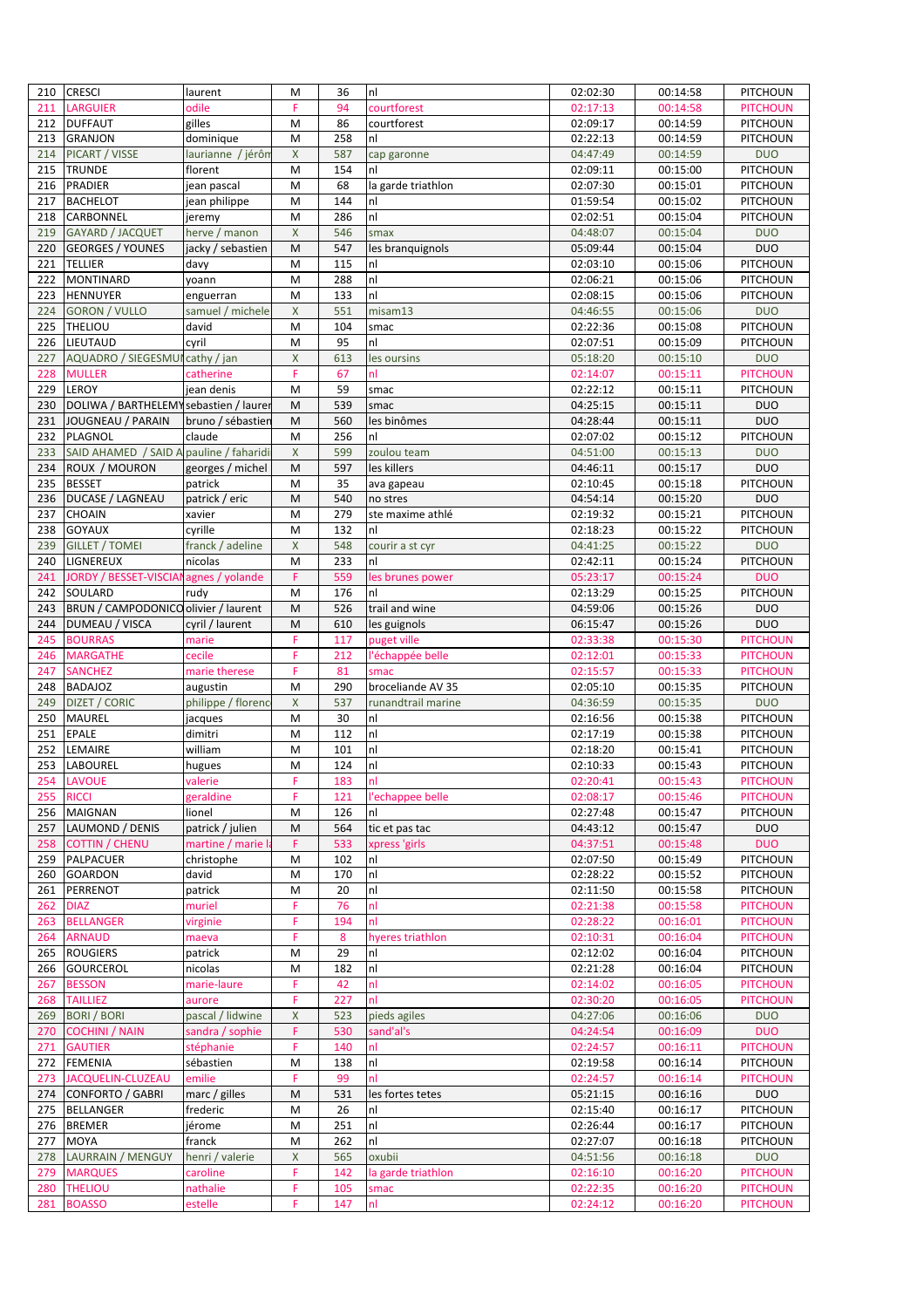|     | BELTRANDO / MONGE didier / stéphane          |                     | M                  | 512 | yolo                            | 05:35:00 | 00:16:20 | <b>DUO</b>                         |
|-----|----------------------------------------------|---------------------|--------------------|-----|---------------------------------|----------|----------|------------------------------------|
| 283 | <b>DOURTHE</b>                               | gregory             | M                  | 201 | nl                              | 02:18:54 | 00:16:23 | PITCHOUN                           |
| 284 | <b>ETTORI</b>                                | olivier             | M                  | 87  | nl                              | 02:34:45 | 00:16:26 | PITCHOUN                           |
| 285 | <b>BELLANGER</b>                             | robin               | M                  | 235 | nl                              | 02:15:40 | 00:16:27 | PITCHOUN                           |
| 286 | <b>ROMANELLO</b>                             | nathalie            | F                  | 69  | sanary cap garonne              | 02:22:47 | 00:16:27 | <b>PITCHOUN</b>                    |
| 287 | LIVERNETTE / HUYGHE                          | nathalie / laetitia | F                  | 566 | la foulée de gréasque           | 04:36:08 | 00:16:27 | <b>DUO</b>                         |
| 288 | <b>VALETTE</b>                               | isabelle            | F                  | 155 | nl                              | 02:25:50 | 00:16:28 | <b>PITCHOUN</b>                    |
| 289 | <b>FUSO</b>                                  | frederic            | M                  | 131 | nl                              | 02:33:14 | 00:16:28 | PITCHOUN                           |
| 290 | CASTAGNA                                     | olivier             | M                  | 96  | trail club ollioules            | 02:35:04 | 00:16:36 | <b>PITCHOUN</b>                    |
| 291 | <b>CLAUDET</b>                               | laurence            | F                  | 109 | tco                             | 02:27:54 | 00:16:37 | <b>PITCHOUN</b>                    |
| 292 | <b>D'ONOFRIO</b>                             | beatrice            | F                  | 110 | cap garonne sanary              | 02:22:47 | 00:16:38 | <b>PITCHOUN</b>                    |
| 293 | <b>BONCOMPAGNI / ROCH Jean Louis / Evely</b> |                     | $\pmb{\mathsf{X}}$ | 520 | les tortus                      | 05:18:56 | 00:16:39 | <b>DUO</b>                         |
| 294 | <b>GUIGUES</b>                               | allyson             | F                  | 172 | nl                              | 02:19:12 | 00:16:40 | <b>PITCHOUN</b>                    |
| 295 | <b>JOURNEUX</b>                              | thilbault           | M                  | 250 | nl                              | 02:31:45 | 00:16:40 | PITCHOUN                           |
| 296 | <b>TEORBE / NELSON</b>                       | jean-dany / thieri  | M                  | 605 | les 2 gars perdus               | 05:45:48 | 00:16:40 | <b>DUO</b>                         |
| 297 | <b>FLEURY / CLARIN</b>                       | solène / déborah    | F                  | 541 | déborah solène                  | 05:22:28 | 00:16:42 | <b>DUO</b>                         |
| 298 | LAHOUGUE / BUENO                             | marie-agnes / jac   | F                  | 563 | les biquettes                   | 05:23:13 | 00:16:42 | <b>DUO</b>                         |
| 299 | VANDENBUSSCHE / MA annie / francoise         |                     | F                  | 607 | franie                          | 05:12:46 | 00:16:44 | <b>DUO</b>                         |
| 300 | <b>ROGER</b>                                 | sebastien           | M                  | 174 | nl                              | 02:18:33 | 00:16:45 | PITCHOUN                           |
| 301 | <b>SIWEK</b>                                 | thibaut             | M                  | 175 | nl                              | 02:23:25 | 00:16:45 | PITCHOUN                           |
| 302 | <b>DEVIS</b>                                 | alexis              | M                  | 289 | tco                             | 02:12:12 | 00:16:49 | <b>PITCHOUN</b>                    |
| 303 | <b>GUERRIER</b>                              | jeanne              | F                  | 203 | lycee autogere de paris         | 02:55:45 | 00:16:52 | <b>PITCHOUN</b>                    |
| 304 | <b>BETRANCOURT</b>                           | prisca              | F                  | 116 | smac                            | 02:26:48 | 00:16:54 | <b>PITCHOUN</b>                    |
| 305 | <b>PERON</b>                                 | gilles              | M                  | 253 | nl                              | 02:34:22 | 00:17:00 | <b>PITCHOUN</b>                    |
| 306 | <b>MAGNIER</b>                               | judicael            | M                  | 206 | toulon ec                       | 02:16:43 | 00:17:01 | PITCHOUN                           |
| 307 | <b>DUCASSE</b>                               | marie christine     | F                  | 260 | veloha                          | 02:33:31 | 00:17:01 | <b>PITCHOUN</b>                    |
| 308 | <b>BARTI / TOMATIS</b>                       | iean-sebastien /    | M                  | 571 | hcrfc                           | 05:43:54 | 00:17:04 | <b>DUO</b>                         |
| 309 | SOUMAH / RIVERA                              | djibril / bruno     | M                  | 604 | tic et tac                      | 05:42:51 | 00:17:06 | <b>DUO</b>                         |
| 310 | <b>ROUFFIGNAC</b>                            | armelle             | F                  | 89  | avag                            | 02:26:15 | 00:17:10 | <b>PITCHOUN</b>                    |
| 311 | <b>PESCE</b>                                 | pierre              | M                  | 33  | smac                            | 02:40:36 | 00:17:10 | PITCHOUN                           |
| 312 | <b>SUZZONI</b>                               | patricia            | F                  | 136 | echappee belle                  | 02:17:27 | 00:17:14 | <b>PITCHOUN</b>                    |
| 313 | <b>GUITON</b>                                | laure               | F                  | 88  | toulon triathlon mutuelle verte | 02:24:41 | 00:17:16 | <b>PITCHOUN</b>                    |
| 314 | <b>SAINT-DIDIER</b>                          | martine             | F                  | 39  | nl                              | 02:36:26 | 00:17:16 | <b>PITCHOUN</b>                    |
| 315 | <b>LEFRANCOIS</b>                            | veronique           | F                  | 83  | nl                              | 02:38:13 | 00:17:18 | <b>PITCHOUN</b>                    |
| 316 | <b>DEBRUYNE</b>                              | michele             | F                  | 16  | smac                            | 02:41:41 | 00:17:18 | <b>PITCHOUN</b>                    |
| 317 | <b>HUGUENIN / TRILLAUD</b>                   | catherine / sylvie  | F                  | 557 | les rosettes                    | 05:29:08 | 00:17:20 | <b>DUO</b>                         |
| 318 | <b>BALDUCCI</b>                              | arnaud              | M                  | 232 | nl                              | 02:42:18 | 00:17:21 | PITCHOUN                           |
| 319 | <b>JULIEN</b>                                | celine              | F                  | 164 | nl                              | 02:36:21 | 00:17:25 | <b>PITCHOUN</b>                    |
| 320 | <b>DIALLO</b>                                | almar               | M                  | 216 | lycee autogere de paris         | 03:02:13 | 00:17:31 | <b>PITCHOUN</b>                    |
| 321 | <b>BELTAN</b>                                | martine             | F.                 | 41  | marathon du soleil              | 02:31:24 | 00:17:33 | <b>PITCHOUN</b>                    |
| 322 | <b>PESCE</b>                                 | martine             | F                  | 54  | smac                            | 02:38:53 | 00:17:34 | <b>PITCHOUN</b>                    |
|     | <b>GAMERRE / AUZET</b>                       | valerie / andre     | X                  | 544 | les mineurs                     | 05:33:35 | 00:17:39 | <b>DUO</b>                         |
| 323 |                                              |                     |                    |     |                                 |          |          |                                    |
| 324 | <b>CHARLES</b>                               | aline               | F                  | 85  | cap garonne                     | 02:20:57 | 00:17:42 | <b>PITCHOUN</b>                    |
| 325 | <b>DENUIT</b>                                | estelle             | F                  | 293 | courtforest                     | 02:36:34 | 00:17:42 | <b>PITCHOUN</b>                    |
|     | 326 CARMONA                                  | trancois            | M                  | 27  | nl                              | 02:43:31 | 00:17:42 | <b>PITCHOUN</b>                    |
| 327 | <b>ASSEZAT</b>                               | michel              | M                  | 19  | nl                              | 02:47:21 | 00:17:49 | PITCHOUN                           |
| 328 | <b>SCAGLIONE</b>                             | marcel              | M                  | 47  | nl                              | 02:43:18 | 00:17:53 | PITCHOUN                           |
| 329 | <b>ALZIEU</b>                                | guy                 | M                  | 25  | nl                              | 02:52:29 | 00:17:55 | PITCHOUN                           |
| 330 | <b>ALZIEU</b>                                | virginie            | F                  | 82  | nl                              | 02:42:31 | 00:17:56 | <b>PITCHOUN</b>                    |
| 331 | <b>DEZEUZES</b>                              | carole              | F                  | 37  | nl                              | 02:37:07 | 00:17:57 | <b>PITCHOUN</b>                    |
| 332 | <b>GARCIA</b>                                | frederic            | M                  | 177 | nl                              | 02:31:45 | 00:18:00 | PITCHOUN                           |
| 333 | DALLA BARBA / DALLA E patrick / nicole       |                     | X                  | 534 | istres sports triathlon         | 05:48:22 | 00:18:03 | <b>DUO</b>                         |
| 334 | <b>HUGUET</b>                                | bénédikte           | F                  | 98  | nl                              | 02:25:28 | 00:18:06 | <b>PITCHOUN</b>                    |
| 335 | <b>SALICIS</b>                               | thierry             | M                  | 168 | nl                              | 02:41:28 | 00:18:14 | PITCHOUN                           |
| 336 | <b>GOMART JACQUET / M.</b>                   | blandine / veron    | F                  | 550 | moins de 6 ! smac               | 05:30:18 | 00:18:14 | <b>DUO</b>                         |
| 337 | <b>LARTIGUE</b>                              | pascale             | F                  | 44  | nl                              | 02:28:51 | 00:18:18 | <b>PITCHOUN</b>                    |
| 338 | <b>FRISSON</b>                               | liliane             | F                  | 17  | va nu pieds                     | 02:37:08 | 00:18:18 | <b>PITCHOUN</b>                    |
| 339 | MONTHUY / FUNGHINI olivier / thierry         |                     | M                  | 574 | cap garonne puget               | 05:17:40 | 00:18:19 | <b>DUO</b>                         |
| 340 | <b>GROLE</b>                                 | Damien              | M                  | 291 | nl                              | 02:27:25 | 00:18:23 |                                    |
| 341 | <b>LAJARGE</b>                               | diane               | F                  | 159 | nl                              | 02:35:53 | 00:18:26 | <b>PITCHOUN</b><br><b>PITCHOUN</b> |
| 342 | <b>WYBON</b>                                 | angelique           | F                  | 123 | nl                              | 02:43:57 | 00:18:32 | <b>PITCHOUN</b>                    |
| 343 | <b>ROUSSET</b>                               | christine           | F                  | 90  | nl                              | 02:43:57 | 00:18:38 | <b>PITCHOUN</b>                    |
| 344 | SAVART / SALMON                              | geraldine / mathi   | X                  | 601 | ying et yang                    | 06:14:45 | 00:18:38 | <b>DUO</b>                         |
| 345 | <b>MADIE</b>                                 | daniel              | M                  | 22  | nl                              | 02:37:26 | 00:18:41 | PITCHOUN                           |
| 346 | <b>MASCI</b>                                 | nataly              | F                  | 72  | nl                              | 02:52:55 | 00:18:45 | <b>PITCHOUN</b>                    |
| 347 | <b>MOREIRA</b>                               | cynthia             | F                  | 207 | nl                              | 02:46:01 | 00:18:46 | <b>PITCHOUN</b>                    |
| 348 | <b>MASCI</b>                                 | lea                 | F                  | 237 | nl                              | 02:52:55 | 00:18:46 | <b>PITCHOUN</b>                    |
| 349 | SERVAGEON                                    | denis               | M                  | 257 | csm la seyne                    | 02:42:34 | 00:18:54 | PITCHOUN                           |
| 350 | <b>BOURDON</b>                               | sandrine            | F                  | 137 | nl                              | 02:46:01 | 00:19:00 | <b>PITCHOUN</b>                    |
| 351 | <b>RODRIGUEZ</b>                             | aurelia             | F                  | 167 | nl                              | 03:08:27 | 00:19:04 | <b>PITCHOUN</b>                    |
| 352 | <b>FORGET</b>                                | didier              | M                  | 71  | nl                              | 03:08:26 | 00:19:05 | PITCHOUN                           |
| 353 | <b>LEROY</b>                                 | corinne             | F                  | 66  | smac                            | 02:42:33 | 00:19:12 | <b>PITCHOUN</b>                    |